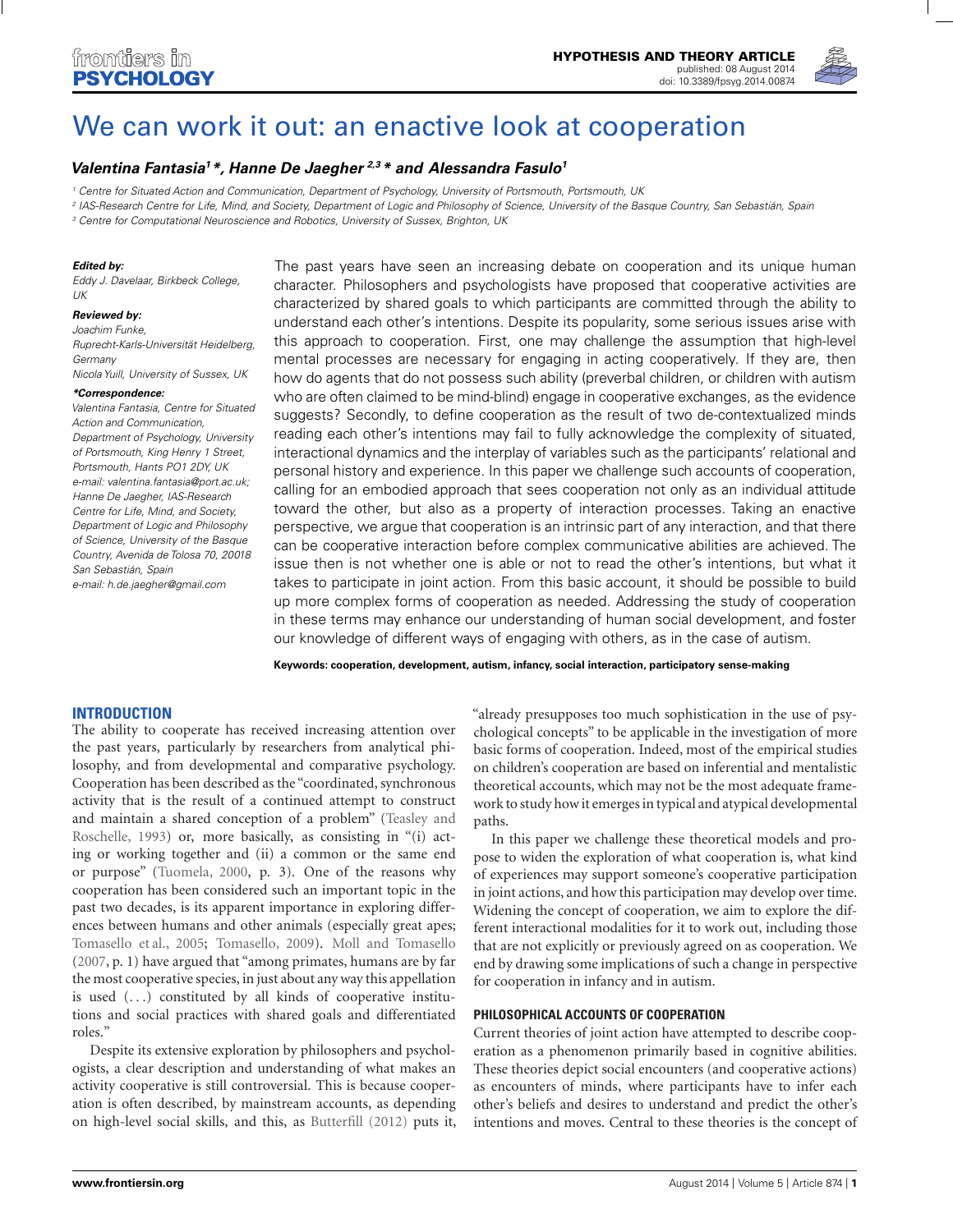shared intentionality. Many philosophical theories propose that joint actions require the creation of shared (or collective, or joint) intentions<sup>1</sup> [\(Gilbert](#page-8-0), [1989;](#page-8-0) [Bratman](#page-8-0), [1992](#page-8-0), [1993;](#page-8-0) [Searle, 1995;](#page-9-0) [Tuomela](#page-10-0),[1995\)](#page-10-0). Sharing intentions is possible when partners make individual plans for achieving a common goal, and then formulate predictions upon the other's intention to achieve the same goal [\(Gilbert, 1989](#page-8-0), [2000;](#page-8-0) [Bratman, 1992](#page-8-0); [Tuomela](#page-10-0), [1993](#page-10-0), [2005;](#page-10-0) [Pacherie](#page-9-0), [2006](#page-9-0)). Shared intentions, according to [Bratman](#page-8-0) [\(1992](#page-8-0)) are defined as a set of interrelated individual intentional states. In shared activities, he claims, "each agent intends that the group perform the joint action in accordance with and because of meshing subplans of each participating agent's intention that the group so act." [\(Bratman, 1992,](#page-8-0) p. 333). According to this view, a joint activity is the result of a shared intention, and a shared intention is simply a pattern of "interlocking" plan-intentions of the participants about which they have common knowledge. Essentially, for cognitivist philosophical approaches, partners engage in cooperative actions if they are able to infer each other's thoughts and plans, and combine them to build their co-actions in some shared way.

As the interest in exploring joint intentionality and joint actions has grown, further theorization followed the original descriptions of cooperation. Building up on Bratman's account, for example, [Tummolini](#page-10-0) [\(2013\)](#page-10-0) suggests that representing one's own goal and those of others from a third-person observational perspective is also a necessary cognitive ability to collaborate, along with mindreading. Thanks to this allocentric representation of goals (as he names it) individuals are endowed with both "an intention in favor of the joint action and one in favor of a joint mode of reasoning," which enables them to coordinate in a joint action. Other researchers have attempted to formulate less cognitively demanding accounts of shared intentionality, yet still considering representing intentions at the very ground of any joint action. [Sebanz et al.](#page-9-0) [\(2006](#page-9-0), p. 70), for instance, proposed that a successful joint action "depends on the abilities (i) to share representations, (ii) to predict actions, and (iii) to integrate predicted effects of own and others' actions."

Because they presuppose the presence of high-level sociocognitive capacities, standard accounts of cooperation hardly apply to those who do not possess propositional knowledge about others' intentions, such as young children or animals, and some philosophers have already questioned this assumption. [Tollefsen](#page-10-0) [\(2005\)](#page-10-0), for instance, argued that awareness of another's intention may not depend on inferring it, but on the ability to track intentions-in-action. She argues that attending to each other's actions provides participants with a shared perceptual space constructed through joint attention dynamics. In this shared space, intentions-in-action are perceptually overt and identifiable so that even young children without a "robust theory of mind" (p. 81) can theoretically engage in cooperative activities. Despite these developmental concerns, the author explicitly renounces to address how this perspective can be effectively applied from very early in development, by saying that "[p]rior to the first year, young infants are like windowless monads" (p. 80), implying that they cannot yet interact. By stressing the importance of joint attention and social referencing mechanisms (as defined by [Tomasello, 1995](#page-10-0)) for the building up of a shared space, she neglects the possibility of earlier forms of cooperation, e.g., in infancy. Similarly concerned with understanding the role of joint action in development, [Butterfill](#page-8-0) [\(2012\)](#page-8-0) proposed to replace the concept of shared intentions with that of shared goals. Sharing a goal, in his view, only requires agents' goaldirected actions to be coordinated, but does not imply knowledge. This move should make cooperation possible in early development. However, he also claims that possessing a shared goal requires representing goal-directed actions, and the way this is achieved by young children, in his proposal, is not completely clear.

We find all these arguments to reflect a general problem with the cooperation research reviewed so far: cooperation is framed in its full-blown, adult form and therefore it is difficult to see how those who do not have high socio-cognitive skills (including representing goal-directed actions) or experience could possibly cooperate. This is our main concern in the present paper.

#### **COGNITIVE DEVELOPMENTAL ACCOUNTS OF COOPERATION**

Defining what is to cooperate from a developmental point of view is challenging. Recent developmental research in psychology has endorsed a cognitivist account of shared cooperative activities, suggesting that a major step in children's social cognitive development occurs when, at around 12–14 months, children begin to engage with adults in cooperative activities involving an understanding of interdependent roles [\(Tomasello et al.](#page-10-0), [2005\)](#page-10-0), and are generally motivated to help the other to accomplish her role if needed [\(Moll and Tomasello, 2007\)](#page-9-0). Therefore, in order to cooperate, it seems that "children must be able to represent, monitor, and regulate both their own and the partner's behavior relative to their relation to a single, common goal" [\(Brownell and Carriger,](#page-8-0) [1990](#page-8-0), p. 1165).

To empirically investigate early cooperative skills through abilities such as perspective taking and understanding of the other's intentions and goals, most of the studies on young children have adopted specifically designed lab tasks involving role reversal or simultaneous coordination of movements [\(Brownell and Carriger,](#page-8-0) [1990](#page-8-0); [Warneken et al.](#page-10-0), [2006,](#page-10-0) [2012](#page-10-0)). In the majority of these studies, successfully performed joint tasks would set the age threshold for attributing cooperative abilities and instrumental helping to children.

For example, [Brownell et al.](#page-8-0) [\(2006](#page-8-0)) observed children at 19, 23, and 27 months of age engaging in peer cooperative problem solving tasks. In these tasks, each child had to pull simultaneously or sequentially one handle of a wooden box to activate a musical toy mounted on the box. Activating the toy by coordinating each other's timing and movements would lead to successful performance of the task. The researchers found that 1-year-old children coordinated their actions more by coincidence than in a cooperative way, whereas older children appeared to be more actively cooperating toward a shared goal. They took these results

<sup>&</sup>lt;sup>1</sup>We will not go into the debate here about specific differences between shared or collective intentionality or other denominations as it is not relevant for our argument. [For](#page-9-0) [an](#page-9-0) [overview](#page-9-0) [of](#page-9-0) [analytic](#page-9-0) [standpoints](#page-9-0) [on](#page-9-0) [the](#page-9-0) [terms,](#page-9-0) [see](#page-9-0) [\(](#page-9-0)Schweikard and Schmid, [2013\)](#page-9-0).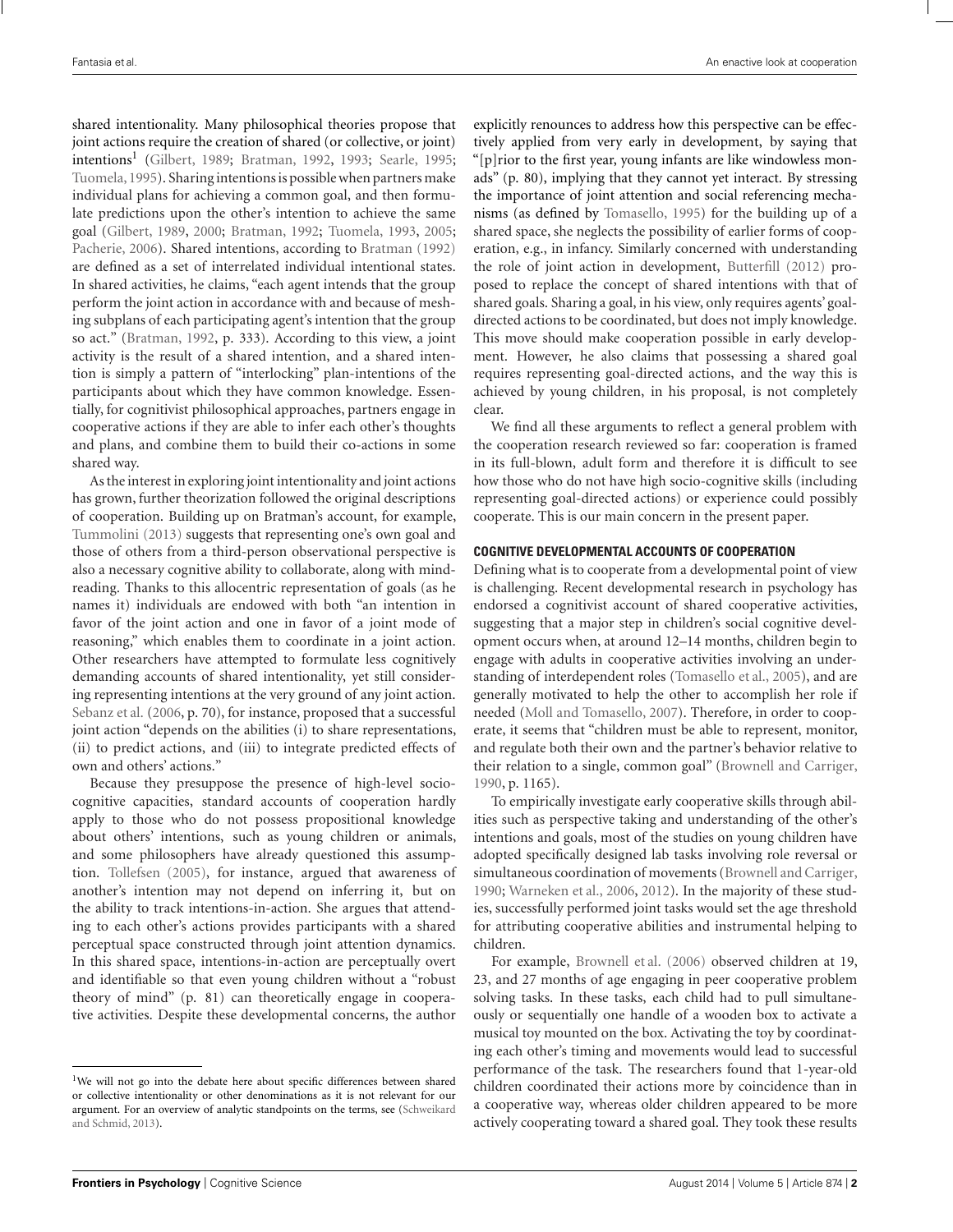to confirm their view that the ability to cooperate depends on "being able to represent and to share goals and intentions with a partner" (p. 806); an ability that, according to the study, could only be seen over the second and third years of life. Another example is a study in which [Warneken and Tomasello](#page-10-0) [\(2007\)](#page-10-0) investigated instrumental helping and cooperation in 14-months-olds children. Instrumental helping was defined as providing help to people in completing a task, e.g., pick up an out-of-reach object, whereas cooperation was measured through a series of cooperative tasks to be resolved jointly, such as retrieving an object from a vertically movable cylinder embedded in a platform. Results showed that at 14 months children reliably helped a partner who could not achieve a goal, but cooperated successfully only in tasks demanding low coordination. The authors concluded that "Helping might be easier for children than cooperating because it requires the understanding of what another individual intends to do  $(...)$ , whereas cooperation requires the ability to form a shared goal and to mesh plans of action toward that goal" (ibid. p. 291). In other words, helping would only require to read another's intention, whereas cooperation would also need for one's own and the other's intentions to be co-dependent and converge.

In sum, developmental research has attempted to define the beginning of cooperation by setting tasks based on similar premises, thus designing practical tasks that need not only inferring but also mobilizing well-formed intentions to be completed. These premises derive from the mainstream philosophical accounts of cooperative actions, which propose that to be engaged in a cooperative action requires possessing mind-reading abilities, and abilities to align one's own intentions and beliefs with the other's, although milder, less cognitively weighted positions have also been proposed. In the next section we will discuss what we believe are some pitfalls of both the existing theoretical and methodological approaches to the study of cooperation.

# **METHODOLOGICAL AND THEORETICAL ISSUES WITH STANDARD APPROACHES**

To put shared intentionality at the very basis of shared cooperative action raises the question of how humans get to know others' intentions and goals. On the standard accounts, this is done by use of a theory of mind or a simulation mechanism, which is "any cognitive system ... that predicts or explains the behavior of another agent by postulating that unobservable inner states particular to the cognitive perspective of that agent causally modulate that agent's behavior" [\(Penn and Povinelli](#page-9-0), [2008](#page-9-0), p. 394). This cognitive system is often thought to be supported by the so-called social brain [\(Frith and Frith, 2003](#page-8-0); [Frith](#page-8-0), [2007\)](#page-8-0).

## *If intentions are hidden, are joint intentions hidden too?*

Within mind-reading approaches, social understanding requires, among other things, being able to get access to another's intentions, or more in general, contents of the mind. The "problem" of understanding others' minds is based on the premise that intentions are hidden and private, that is, that others' intentions (like thoughts, ideas, beliefs) need to be inferred through complex representational operations [\(Apperly](#page-8-0), [2011](#page-8-0)). Now, how are such intentions shared? On standard representationalist accounts, this is often proposed to happen through some forms of mental alignment, for instance by simultaneous mirror system activation [\(Gallese,](#page-8-0) [2003](#page-8-0); [Pacherie, 2006;](#page-9-0) [Sebanz et al., 2006](#page-9-0)). In this view, everyone has her own understanding of others'intentions to jointly perform an action, but how these understandings become shared remains unclear. For example, [Knoblich and Sebanz](#page-9-0) [\(2008](#page-9-0)) have attempted to explain how people can form intentions to act together in three steps. First, they need to be able to derive the other person's intentions behind her object-directed actions or actions directed to her partner. Then, actors need to be able to keep knowledge of these intentions separate from their own intentions. Eventually, "There needs to be an intentional structure that allows an actor to relate his/her own intention and the other's intention to an intention that drives the joint activity" [\(Knoblich and Sebanz, 2008,](#page-9-0) p. 2025). Although it may seem very basic, this definition is still quite cognitively demanding, and does not solve the main problem of how an "intentional structure" works. Is it individual or shared, implicitly or explicitly created?

There seems to be a gap here in the form of an empty space *in between* people: these approaches have explained shared intentionality from an observer's perspective, but not from a participant's one. This is in line with criticisms of the standard approach to social cognition (e.g., [Gallagher, 2001;](#page-8-0) [Leudar and Costall, 2009](#page-9-0)) and with views on interpersonal alignment as primarily based on embodied engage[ment](#page-8-0) [\(Macmurray](#page-9-0)[,](#page-8-0) [1991](#page-9-0)[;](#page-8-0) [Braten, 2003](#page-8-0); De Jaegher and Di Paolo, [2007](#page-8-0); [Fuchs and De Jaegher, 2009;](#page-8-0) Reddy and Morris, [2009](#page-9-0)). [Shotter](#page-9-0) [\(1983](#page-9-0), p. 39) nicely summarized these alternative positions: "Motives, intentions, sentiments are (. . .) directly perceived by those directly involved in [a joint action] as first person actors and second person recipients in that activity. Only third person observers have to make inferences."

Another consideration is whether we need *to know* that we are cooperating in order to be able to cooperate. Often, cooperation is presupposed as something we set out to do, so that actions are either clearly cooperative or not – a separate and identificable type of action altogether. This may indeed sometimes be the case, for example when two people meet to perform a certain shared task, like bathing a very agitated dog. But taking this idea as the starting point for understanding cooperation presupposes that we already know what it is, and so we do not need to define the elements out of which it could arise. It precludes, for example, the possibility that cooperation arises without there being a predefined intention or motive to cooperate, while this may be key to understanding how people get to cooperate in the first place. Shared goals may emerge during the course of an interaction, and so participants can "roll into" cooperation without having previous awareness of it. For instance, making space for someone who enters a crowded bus is achieved by the new and old passengers together, each adjusting movements and postures. Here, a common goal emerges out of the interaction and in the context of a small space to be shared as smoothly as possible. Understanding this emergent kind of phenomenon will give us further insights into what cooperation is and how it works.

# *Where is development?*

We may question to what extent we can explain the role of cooperative actions in children's development if we conceive of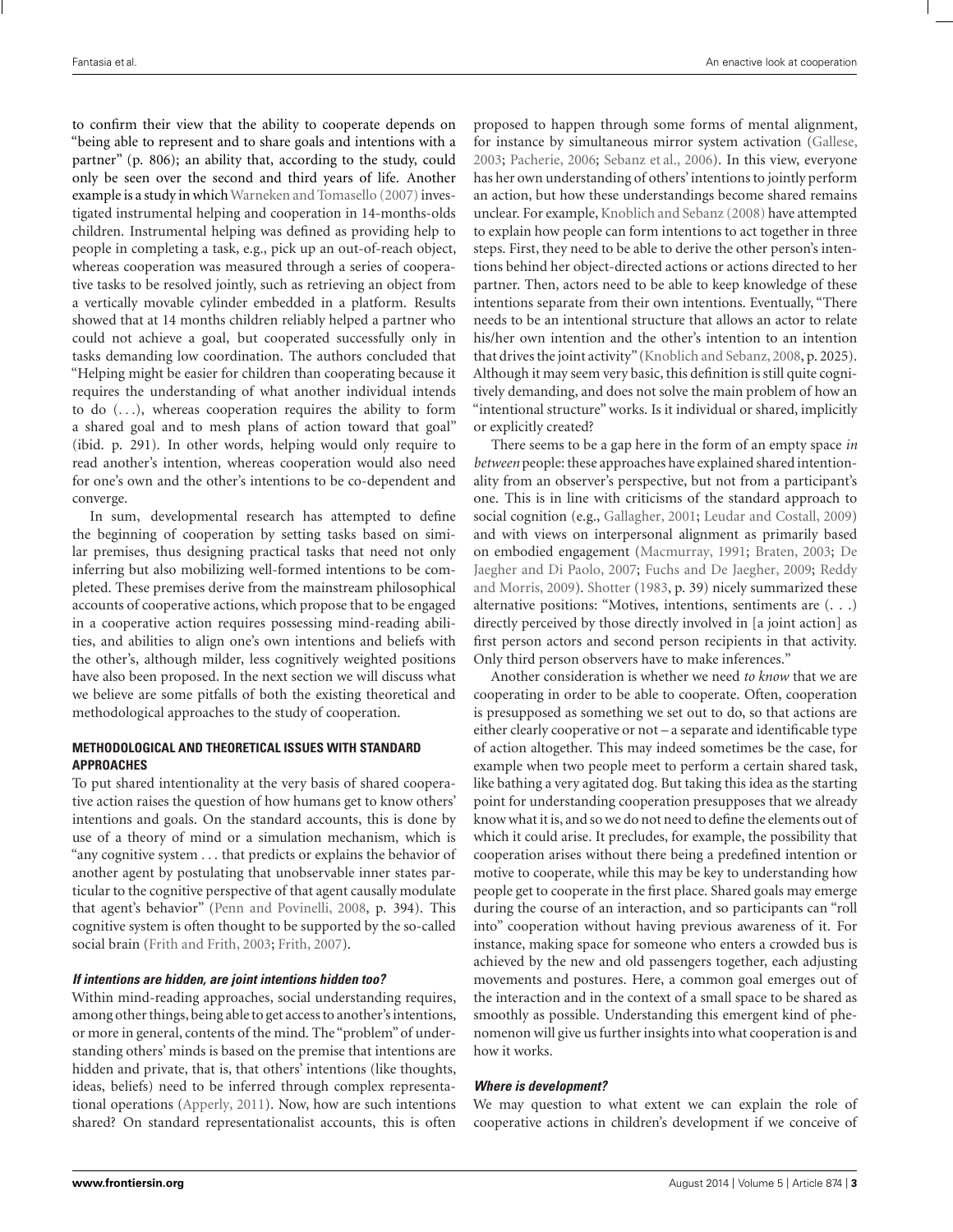cooperation as heavily relying on high cognitive skills, and a long experience with social interactions. As [Butterfill](#page-8-0) [\(2012,](#page-8-0) p. 24) wrote:

If the leading account were the whole truth about joint action, engaging in joint action would presuppose, and therefore not explain, much of the development of reasoning about others'mental states. (. . .) We need a further account of joint action, one that is compatible with the premise that joint action plays a role in explaining how humans develop abilities to think about minds.

Furthermore, developmental research on cooperation is based on a rather restricted pool of tasks, which are designed to assess cooperative problem solving and related abilities like role reversal, perspective-taking and joint attention. These do not necessarily cover the whole range of possible cooperative interactions in a child's life, as there are many situations (some of which we discuss below) in which a clear, explicit division of roles and statement of goals is not needed. Furthermore, the structure of these tasks implies a"pass or fail" evaluation and seems therefore more appropriate to detect when cooperative skills are already present, rather than [telling](#page-9-0) [us](#page-9-0) [how](#page-9-0) [they](#page-9-0) [emerge](#page-9-0) [or](#page-9-0) [develop](#page-9-0) [in](#page-9-0) [time](#page-9-0) [\(](#page-9-0)Thelen and Smith, [1994](#page-9-0)).

Which view on cooperation one adopts is likely to have rather serious consequences when studying cooperative exchanges in typical and atypical development. This is, for example, the case with research on cooperation in autism. Studies on cooperation in autism that are based on mind-reading and perspective-taking abilities<sup>2</sup> find that children with autism are less successful than chil[dren with developmental delay \(Sally and Hill, 2006;](#page-9-0) Liebal et al., [2007\)](#page-9-0). However, this does not mean that they are completely incapable. For instance they seem able to help an adult as needed [\(Liebal et al., 2007](#page-9-0)), particularly when they understand the other person's goals toward an object [\(Aldridge et al.,](#page-7-0) [2000;](#page-7-0) [Carpenter et al.](#page-8-0), [2001](#page-8-0)). [Liebal et al.](#page-9-0) [\(2007\)](#page-9-0) explained these findings in terms of a specific impaired understanding of the partner's role within the cooperative task that would not apply when the situation does not require knowledge of and agreement on each partner's role. Thus, it may be that children with autism can succeed in cooperative tasks, if they do not entail an explicit understanding and prior agreement on each partner's role. Similarly, if they are given appropriate interactive support, e.g., if they are helped with being aware of the other person in the interaction, they can cooperate in a dual-control technology task [\(Holt and Yuill, 2014](#page-8-0)).

In conclusion, to study cooperation as it develops and in conditions implying impairments in social skills we need to investigate it at a more basic level than has been done so far. In the next section, we put forward our proposal, which looks at cooperative interactions from the point of view of what is at stake for the individuals participating in them, and the organization of cooperative interaction processes. For doing this, we will use the concepts and research tools of *enaction*, a specific approach to cognition with[in the embodiment movement in cognitive science \(](#page-10-0)Varela et al., [1991;](#page-10-0) [Thompson](#page-10-0), [2007](#page-10-0); [Di Paolo et al.](#page-8-0), [2010\)](#page-8-0).

# **THE ENACTIVE PERSPECTIVE ON SENSE-MAKING AND SOCIAL INTERACTIONS**

Enaction is a non-reductive naturalistic approach that proposes a deep continuity between living and cognitive processes. It is a scientific program that explores several phases along this life-mind continuum, based on six mutually supporting, operational concepts: *autonomy*, *sense-making*, *embodiment*, *emergence*, *experience*, and *participatory sense-making* [\(Varela et al.](#page-10-0), [1991;](#page-10-0) [Thompson](#page-9-0), [2005,](#page-9-0) [2007](#page-10-0); [De Jaegher and Di Paolo, 2007;](#page-8-0) Di Paolo et al., [2010](#page-8-0)). Here, we first introduce two of its main concepts: *sense-making*—the enactive notion of cognition in general; and *participatory sense-making*—enactive social cognition. In section 3, we start applying these ideas to understanding cooperation.

#### **SENSE-MAKING**

For enaction, "the mind is seen not as inhering in the individual, but as emerging, existing dynamically in the relationship between organisms and their surroundings (including other agents)" [\(McGann et al., 2013](#page-9-0)). Or, as [Merleau-Ponty](#page-9-0) [\(1962,](#page-9-0) p. 430) already put it:

The world is inseparable from the subject, but from a subject which is nothing but a project of the world, and the subject is inseparable from the world, but from a world which the subject itself projects.

In this view, the paradigmatic cases of cognizers are living organisms [\(Varela, 1997;](#page-10-0) [Thompson, 2007\)](#page-10-0). One of their crucial properties is their constitutive and interactive *autonomy*, which is defined as a network of dynamical processes (metabolic, immune, neural, sensorimotor, etc.) that actively generates and sustains an identity under precarious conditions [\(Di Paolo, 2005](#page-8-0)). An autonomous system constantly produces itself physically, and regulates its interactions with the world to satisfy the needs created by its precarious condition [\(Di Paolo, 2005](#page-8-0)). The living organism spontaneously generates its own goals and responds to the environment [\(McGann, 2007\)](#page-9-0), in accordance with its selforganization. The cognizer is therefore always situated in a world that is significant for it, based on this perspective based on need. Its world is not pre-given but largely *enacted*, i.e., shaped as part of its autonomous activity. For the enactive approach, cognition is *embodied*, meaning that a cognizer's activity depends non-trivially on the body. The body is more than just anatomical or physiological structures and sensorimotor strategies; it *is* the precarious combination of various interrelated self-sustaining identities (organic, cognitive, social), each interacting with the world in terms of the consequences for its own viability [\(Di Paolo,](#page-8-0) [2005](#page-8-0)).

These ideas together ground the enactive characterization of cognition as *sense-making*: a cognizer's adaptive regulation of its states and interactions with the world, with respect to the implications for the continuation of its own autonomous identity. The concept of sense-making describes the relation between an autonomous agent and the world of significance it enacts. It therefore does not conceive of cognitive processes as

<sup>&</sup>lt;sup>2</sup>Mainstream accounts of autism have long proposed that people with autism have difficulties in mind-reading [\(Baron-Cohen, 1989;](#page-8-0) [Dinishak and Akhtar](#page-8-0), [2013\)](#page-8-0), joint attention [\(Loveland and Landry](#page-9-0), [1986](#page-9-0)), or impairments in turn-taking skills [\(McEvoy et al.](#page-9-0), [1993\)](#page-9-0), although these findings are not uncontroversial, and even primary proponents recognize that there is always a number of participants who do pass [the](#page-8-0) [tests](#page-8-0) [\(Happé, 1994;](#page-8-0) [but](#page-8-0) [see](#page-8-0) [also](#page-8-0) [Boucher](#page-8-0), [1989](#page-8-0), [1996,](#page-8-0) [2012;](#page-8-0) Gernsbacher et al., [2008\)](#page-8-0).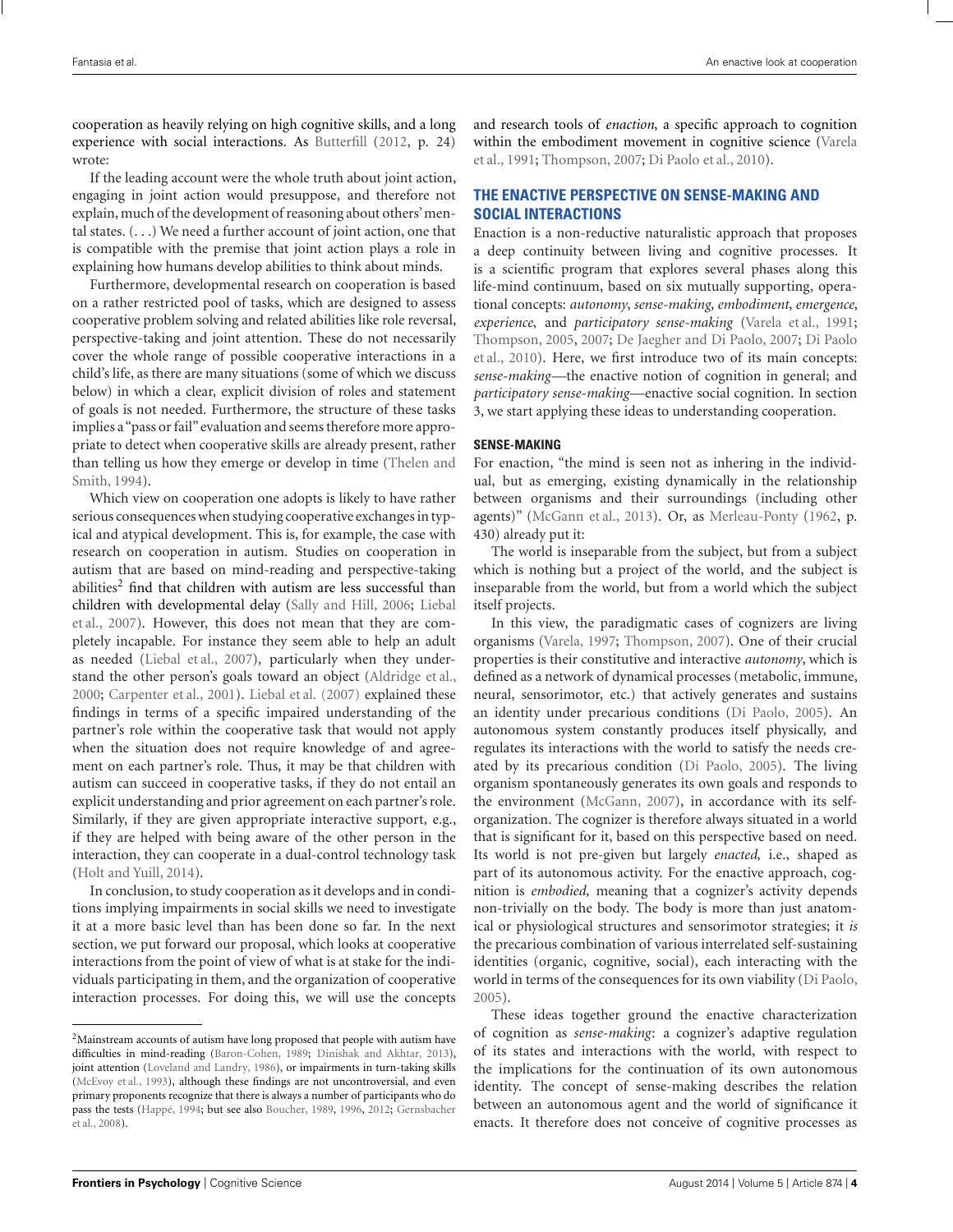representational and avoids the known problems of cognitivism. Organisms do not passively receive information from their environments, which they then translate into internal representations whose significant value is to be added later. Natural cognitive systems participate in sense-making as a relational and affect-laden process grounded in biological organization [\(Jonas](#page-9-0), [1966](#page-9-0); [Varela,](#page-10-0) [1991,](#page-10-0) [1997;](#page-10-0) [Weber and Varela, 2002;](#page-10-0) [Di Paolo](#page-8-0), [2005](#page-8-0); Thompson, [2007\)](#page-10-0). Sense-making, thus, is *valued* or *concerned* acting and interacting, leaving no gap between affect and cognition they are one in the relation of significance between cognizer and world.

#### **PARTICIPATORY SENSE-MAKING**

Having briefly explained what enactive cognition is, and sensemakers' inherently meaningful perspective on and interactions with the world, let us now take a closer look at social encounters, the second main element in our enactive sketch of cooperation. The enactive approach considers sociality in its broadest form, namely as*intersubjectivity*, or the meaningful engagement between subjects [\(Reddy, 2008\)](#page-9-0), in which three aspects are crucial: engagement, meaning, and subject. Meaning and subjectivity have been explained above in terms of sense-making, namely as the way living (cognizing) systems always meaningfully engage with their environment, because they are self-organizing and self-maintaining. In this section, we turn our gaze on engagement between such concerned subjects.

Crucial to the enactive approach is the focus on *social interaction processes*, which are complex phenomena involving different dimensions of verbal and non-verbal behavior, varying contexts, numbers of participants and technological mediation. They impose strict timing demands, involve reciprocal activity, exhibit a mixture of discrete and continuous events at different timescales, and are often robust against external disruptions. Essential to interaction is that it involves *engagement* between agents. Engagement [\(Reddy, 2008;](#page-9-0) [Reddy and Morris](#page-9-0), [2009\)](#page-9-0) captures the qualitative aspect of social interactions once they start to "take over" and acquire a momentum of their own. It also reflects the way this experience is described in everyday language (e.g., "being in sync with someone"). Experientially, engagement is the fluctuating feelings of connectedness with one another, including that of being in the flow of an interaction.

In order to capture this taking-over aspect of engagement, enaction defines social interaction in terms of the autonomy (as defined above) of the interaction process and that of the individuals involved, as:

a co-regulated coupling between at least two autonomous agents, where: (i) the co-regulation and the coupling mutually affect each other, constituting an autonomous self-sustaining organization in the domain of relational dynamics and (ii) the autonomy of the agents involved is not destroy[ed](#page-8-0) [\(although](#page-8-0) [its](#page-8-0) [scope](#page-8-0) [can](#page-8-0) [be](#page-8-0) [augmented](#page-8-0) [or](#page-8-0) [reduced;](#page-8-0) De Jaegher et al., [2010,](#page-8-0) pp. 442–443; also [De Jaegher and Di Paolo, 2007,](#page-8-0) p. 493).

Apart from each agent involved in such a coupling contributing to its co-regulation, the interaction process itself also self-organizes and self-maintains. To illustrate this, think of how sometimes, when you encounter someone coming from the other direction in a narrow corridor, you end up in front of each other, then each step aside, moving to the same side at the same time, preventing both of you from continuing on your way. This simple example shows how the interaction process can become autonomous or "take on a life of its own." At the same time, the interactors also maintain their autonomy as participants. This is a necessary condition for calling an interaction social, because if one of the participants loses their autonomy, for the other it would be like interacting with an object or a tool, an[d thus not a social interaction anymore \(](#page-8-0)De Jaegher and Di Paolo, [2007](#page-8-0)).

Social interactions are sustained by processes of embodied coordinatio[n, including its breakdowns and repairs \(](#page-8-0)De Jaegher and Di Paolo, [2007;](#page-8-0) [Di Paolo and De Jaegher, 2012\)](#page-8-0). Coordination does not necessarily require cognitively complicated skill. Analyses of social interactions and conversations in social science show that participants can unconsciously coordinate their movements and utterances, and this is already the case in mother-infant interactions [\(Condon and Sander, 1974;](#page-8-0) [Stern](#page-9-0), [1977/2002](#page-9-0); [Condon](#page-8-0), [1979;](#page-8-0) [Scollon](#page-9-0),[1981;](#page-9-0) [Davis,1982;](#page-8-0) [Tronick and Cohn,1989](#page-10-0); [Kendon](#page-9-0),[1990;](#page-9-0) [Grammer et al.](#page-8-0), [1998;](#page-8-0) [Malloch, 2000;](#page-9-0) [Jaffe et al., 2001;](#page-8-0) [Issartel et al.,](#page-8-0) [2007](#page-8-0); [Malloch and Trevarthen, 2009\)](#page-9-0). With the concept of coordination and other dynamical systems tools, interaction dynamics can be measured (see e.g., [Kelso, 2009](#page-9-0)). Moreover, they can be relat[ed to neural activity \(see e.g.,](#page-8-0) [Lindenberger et al.](#page-9-0), [2009;](#page-9-0) Dumas et al., [2010](#page-8-0), [2012;](#page-8-0) [Cui et al.](#page-8-0), [2012;](#page-8-0) [Di Paolo and De Jaegher](#page-8-0), [2012;](#page-8-0) [Konvalinka and Roepstorff, 2012](#page-9-0); [Schilbach et al.](#page-9-0), [2013\)](#page-9-0).

Based on this definition of social interaction, and the notions of sense-making and coordination, we can now characterize social understanding as *participatory sense-making*: If, as indicated above, we make sense of the world by moving around in and with it, and we coordinate our movements with others when interacting with them, this means that we can coordinate our sense-making activities. That is, we literally *participate in each other's sense-making activities*. Thus, on the enactive account, social understanding is understood as the generation and transformation of meaning together in interaction [\(De Jaegher and Di Paolo, 2007;](#page-8-0) [De Jaegher](#page-8-0), [2009;](#page-8-0) Fuchs and De Jaegher, [2009](#page-8-0)). Participants co-create the interactive situation, *but also* the interaction process as such influences the sense-making that takes place. If a social interaction is as characterized, then people can act together, also for no apparent end or purpose of their own, or even against their individual ends (e.g., the corridor encounter). Even without a shared intention to start with or when entered into against their will by the participants, interacting can change or affect one's ends or purposes.

This has an interesting consequence for understanding intentions, namely they are truly generated and transformed interactionally, and interacting with each other opens up new domains of sense-making that we would not have on our own. This contrasts with the way intentions are conceived in cognitivist approaches to cooperation, as introduced above, namely as hidden, and only shareable by high-level cognitive mechanisms. On our account, intentions do not first arise or are first made individually, but they emerge as the interaction goes on (Di Paolo, under review). Therefore, intentions are visible and understandable by each participant, also in cooperative interactions, as they are contextualized and stemfrom that specific ongoing interaction.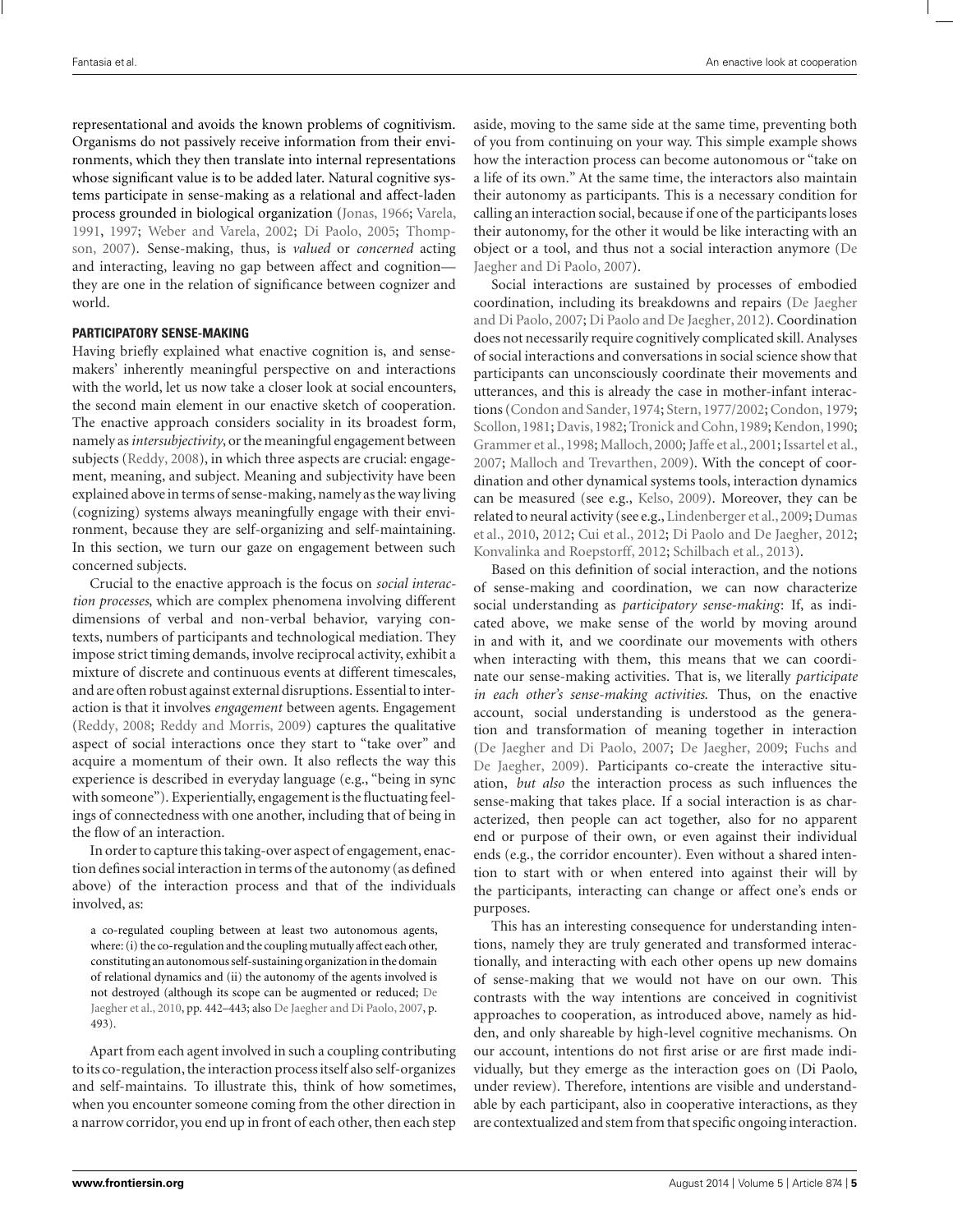This makes understanding and aligning with the other's intentions un-mysterious: it happens in doing things together, which is moving together, since movements are already and always imbued with meaning for sense-makers [\(Johnson, 2007](#page-9-0); [Sheets-Johnstone,](#page-9-0) [2011;](#page-9-0) [Merritt,2013](#page-9-0)). On the basis of this, we can see how intentions can evolve in their jointness, meanings and specificity for those involved throughout interaction, including cooperative ones.

## **COOPERATION AS A PROCESS**

Here, we start from the most rudimentary or minimal form of cooperation, in order to make it understandable from a developmental point of view. With the enactive concepts of sense-making and participatory sense-making in hand, let us now look again at cooperation, starting from its basic definition as "(i) acting or working together and (ii) a common or the same end or purpose" [\(Tuomela, 2000,](#page-10-0) p. 3). Now, considering social interactions as already cooperative in a basic sense (in line with our enactive approach), we want to characterize our approach to cooperation starting from this definition by [Hubley and Trevarthen](#page-8-0) [\(1979,](#page-8-0) p. 58):

cooperation means that each of the subjects is taking account of the other's interests and objectives in some relation to the extrapersonal context, and is acting to complement the other's response."

In our view, "taking account of the other's interests and objectives" does not need inferencing, as we argued, but happens through embodied interactions that are meaningful in the given situation and in the interactional history. These actions are complementary in that they fit each other in some form. This is not only the case for positive co-operations but also for situations in which we argue and disagree about something, where some complementarity is still needed in order for the disagreement even to be played out. This means that there are different forms, layers, and aspects of cooperation: embodied, in time, in space, in topic, imitative or complementary, etc. The fact that we are interacting guarantees that some basic cooperative layer is present (e.g., in the corridor situation, we cooperate to stop cooperating) and therefore, every time we interact, we cooperate, in a basic sense. Also, since sense-making always involves affect, this view of cooperation becomes less intellectualistic and begins to investigate how affective processes may be involved in cooperation. Then, the challenge is to investigate what further levels of cooperation are present in a specific interaction or situation, over and above the basic interaction process. This can involve different, increasingly more complex levels of sense-making.

Like the enactive approach, interactionist approaches such as ethnomethodology and conversation analysis have also based their empirical program on a theory of social interaction as a dynamical constructions and a view of others' intentions as mutually accessible and accountable for. Ethnomethodology was originally developed by Garfinkel to "discover the methods that persons use in their everyday life (. . .) in constructing social reality" [\(Psathas, 1968,](#page-9-0) p. 509), and thus study how this reality is constructed, produced and organized in social encounters. Derived from phenomenology, it shares with it an interest in exploring the participants' embodied experience of being engaged in mundane interactions; the latter are seen as phenomena in their own right, yet situated in specific cultural contexts and practices (see, for instance, the work of [Schütz](#page-9-0), [1967/1932](#page-9-0)). Inspired by ethnomethodology and by [Goffman'](#page-8-0)s [\(1983](#page-8-0)) work on the interaction order, Conversation analysis [\(Sacks et al.](#page-9-0), [1974;](#page-9-0) [Sacks, 1992](#page-9-0); [Schegloff, 2007\)](#page-9-0) investigates the systematic features of naturally occurring conversations. In a large body of work now spanning over five decades, it has revealed the fine, moment-by-moment coordination of speakers, and the sequential structuring that enable the orderly participation of different interactors across turns-at-talk and within complex activities. Central in this approach is a view of human communication as multimodal, where different but integrated communicative resources (verbal and non-verbal) contribute to establishing the interactional context, anticipating, co-constructing, and if necessary repairing the emergent definition of what is going on [\(Kendon,](#page-9-0) [1990](#page-9-0); [Streeck et al.](#page-9-0), [2011](#page-9-0); [Tulbert and Goodwin, 2011](#page-10-0)). Thus, interactions are always cooperative, inasmuch as participants orient to, monitor and support the interlocutors' understanding and act so as to enable their successive moves [\(Goodwin, 1995,](#page-8-0) [2013](#page-8-0)).

Intentions and goals are not searched before or behind the communicative action as its "cause," but manifest in speakers' behavior, shaped and adjusted as the interaction unfolds. Within this framework, and in convergence with enactivism, cooperating is possible even for those – like young children – who do not possess a robust capacity to "read" others' intentions or plans, but can nevertheless participate in joint, situated interactions [\(Forrester, 2008](#page-8-0); [Lerner et al., 2011;](#page-9-0) [Mehus,](#page-9-0) [2011](#page-9-0)).

#### **COOPERATION IN INFANCY**

We can now ask what this view implies for understanding cooperation in infancy. Since infants cannot remain alive alone, they need others to help them with nourishing, shelter, hygiene, and social interaction. On our account, it is to be expected that infants contribute actively to this caring, because they are themselves sense-makers, generating and maintaining their own living identity, and also, quite possibly, already their social identity [\(Stern,](#page-9-0) [1985/2000;](#page-9-0) [Delafield-Butt and Gangopadhyay, 2013](#page-8-0)).

Hubley [\(1983\)](#page-8-0) defined cooperation in infancy as the joint management of objects, actions or ideas to fulfill a purpose that two interactors share. She identified some minimum requirements for cooperative actions in infancy, which are (1) a shared plan of action within mutual orientation, with the infant attending to and acting with reference to the partner's indicated purposes; (2) active contributions to a single coordinated event, which, on the infant's part, is seen as a clearly identifiable and oriented action to influence the behavior of the partner and then mesh with the partner's action to complete a shared purpose; (3) willing participation. On the one hand, such a definition seems fitting with the infant's limited communicative resources as it does not imply that the partners should verbally agree on a shared plan or goal. However, it presupposes that some shared plan has been somehow established, and requires that each partner understands the interest or purposes of the other regarding the shared action. As we already argued, such an explicit agreement may not be required in all forms of cooperative interactions.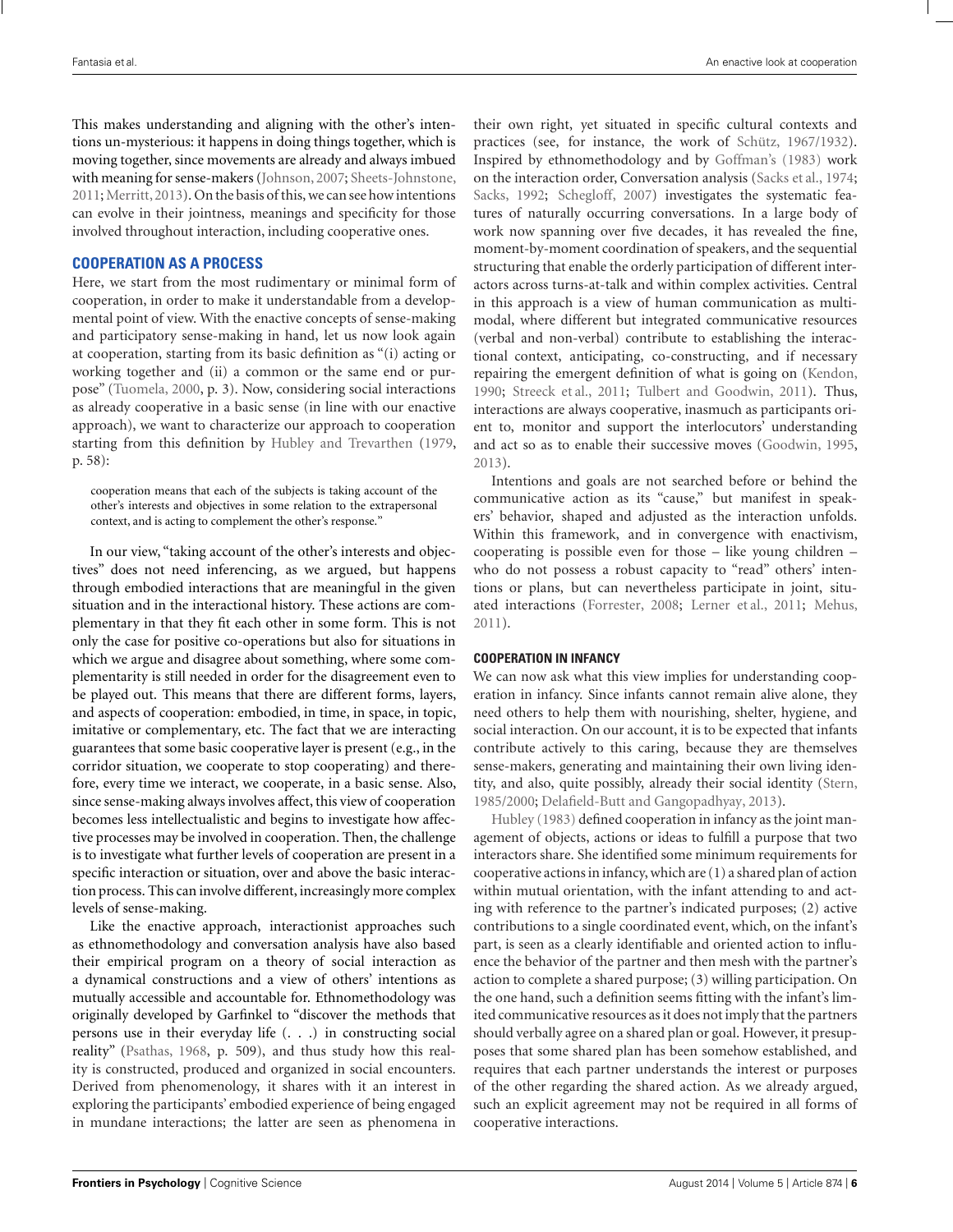The fundamental contribution of past developmental research has been to reveal how early communicative interactions are created out of contributions of both the infant and the caregiver [\(Hubley and Trevarthen](#page-8-0), [1979;](#page-8-0) [Trevarthen](#page-10-0), [1979\)](#page-10-0). [Bruner](#page-8-0) [\(1977](#page-8-0)) recognized shared reference and role-taking as cooperative features in communicative interactions involving giving and receiving objects before 1 year of age. More recent observations have demonstrated how, since very early in life, infants adjust and facilitate actions directed to them, especially in daily routines such as when the caregivers pick them up, change their nappy, or play a social game with them [\(Service](#page-9-0), [1984](#page-9-0); [Nomikou and Rohlfing, 2011;](#page-9-0) [Reddy et al., 2013;](#page-9-0) Rączaszek-Leonardi et al., 2013; [Fantasia et al.](#page-8-0), [2014\)](#page-8-0). Under a perspective that considers social interactions as basic forms of cooperation by participating in shared, meaningful interactions, infants practice their ability to make sense of and coordinate with the caregiver's action, becoming increasingly skilled in their social participation.

One of the criticisms we made of existing studies was that they measured children's cooperative ability when they successfully performed a joint pre-fixed task; regarding cooperation as a cognitive skill that can be switched on and off means neglecting the importance of learning processes that sprout *from* and *within* cooperative interactions. In contrast, in a here and now perspective the process of cooperating enables children to build up their actions moment by moment through a sequence of relational adjustments and (dis-)engagements toward a joint goal. Thanks to its structuring and structured nature, cooperation may be seen as a framework in which development occurs and at the same time as a mode of being with others learnt during development. If we take seriously what was proposed so far – that any interaction requires some basic cooperation, followed, in some cases, by a process of co-negotiation toward a more or less explicit goal that matters to those who are involved in that process – then we may also explain how it develops. And, at the same time, we may be able to see how participating in goal-directed joint actions supports and shapes infants' development.

# **COOPERATION IN AUTISM**

A different theoretical perspective may also open up new possibilities for investigating cooperation in autism. As reported above, empirical findings suggest that some children with autism (at different chronological ages) perform poorly in high-level cooperative tasks and in other correlated abilities, such as joint attention, imitation, perspective taking, and role-reversal (see [Colombi et al.,](#page-8-0) [2009\)](#page-8-0). Yet, performing "poorly" does not mean that the capacity is absent, and indeed some children with autistic spectrum condition (ASC) do pass the cooperative tasks. This result is not consistent with the theoretical premises informing the design of the tests and the difficulties of children with autism, classically understood. One way to explain this (controversial) evidence may lie in changing the premises we start from, instead of *post hoc* adjustments to the interpretation.

Studies of the verbal production of children with autism that do not start from a deficit but try to understand the children's spontaneous interactional behavior, can help to illustrate and support this shift of perspective. Conversation analysis studies, for example, allow to observe how even echolalic productions (the repetition of utterances with no apparent relation to prior talk from other speakers), often seen in children with autism, are in fact responsive moves [\(Loca and Wootton](#page-9-0), [1995](#page-9-0); [Wootton, 1999;](#page-10-0) [Stribling et al.,](#page-9-0) [2005/2006;](#page-9-0) [Sterponi and Shankey, 2014](#page-9-0)). The repetition of available utterances helps children to stay in the conversation despite their difficulty with improvising a newly designed turn. Sometimes these stereotypical contributions can take the form of questions and feed the progression of an interaction, supporting the child's continued participation in a social exchange [\(Sterponi and Fasulo,](#page-9-0) [2010](#page-9-0)[\).](#page-8-0)

Dickerson et al. [\(2007\)](#page-8-0) also show that observing what children actually do reveals capacities for cooperation that cannot emerge in pre-defined tasks, for sometimes the ways in which children find solutions for their difficulties are not incorporated into the tasks. They investigated classroom interactions between two autistic children and their tutors. The children were asked to answer questions, using answer-cards. During the session, each of the children tapped the answer-cards, an action which at first sight seemed m[eaningless.](#page-8-0) [However,](#page-8-0) [using](#page-8-0) [conversation](#page-8-0) [analysis,](#page-8-0) Dickerson et al. [\(2007](#page-8-0)) could show that the children tapped on the cards just before they started answering, and sometimes continuing into their answering. This seems to indicate that the tapping is a way of engaging and of "projecting a relevant forthcoming response on the part of the child" [\(Dickerson et al., 2007,](#page-8-0) p. 297). In other words, the children found means to signal their ongoing engagement when the timing of their verbal production was delayed, thus cooperating to the maintenance of the interactive plane.

Using fine-grained observational methods, the actions of all participants can be studied and analyzed in interaction, making it possible to pick up the forms of cooperation that infants and people with autism are capable of (see also [Stribling et al.,](#page-9-0) [2009](#page-9-0)). These examples demonstrate how the use of non-verbal and non-vocal resources for building up a co-participatory model of how the child and teachers work together becomes possible thanks to transcripts of the interactions. In this way, not only the participants' talk, but also a number of non-verbal activities that are salient for the interaction are acknowledged. These results fit well with the Vygotskian idea that collaborative work leads to learning [\(Vygotsky, 1978](#page-10-0); see also [Goodwin, 2013\)](#page-8-0). Furthermore, these studies suggest that ways to observe cooperative interactions in autism exist, if only we consider interactions and autism from a different perspective. During everyday interactions at home or school, in the car or at the park, children with autism are involved in many simpler, not-always-explicit cooperative exchanges. Not only are the children part of these exchanges, but they also grow into them; namely, they learn to be active partners out of everyday cooperative interaction, just like every other child does. This is not to say that there are no difficulties or differences, but social understanding in autism may be more fruitfully studied from thebasic and positive perspective we put forward here.

# **IMPLICATIONS**

In summary, the perspective shift we propose has implications for understanding development as well as autism. Firstly, our approach supports a developmental stance on cooperation in that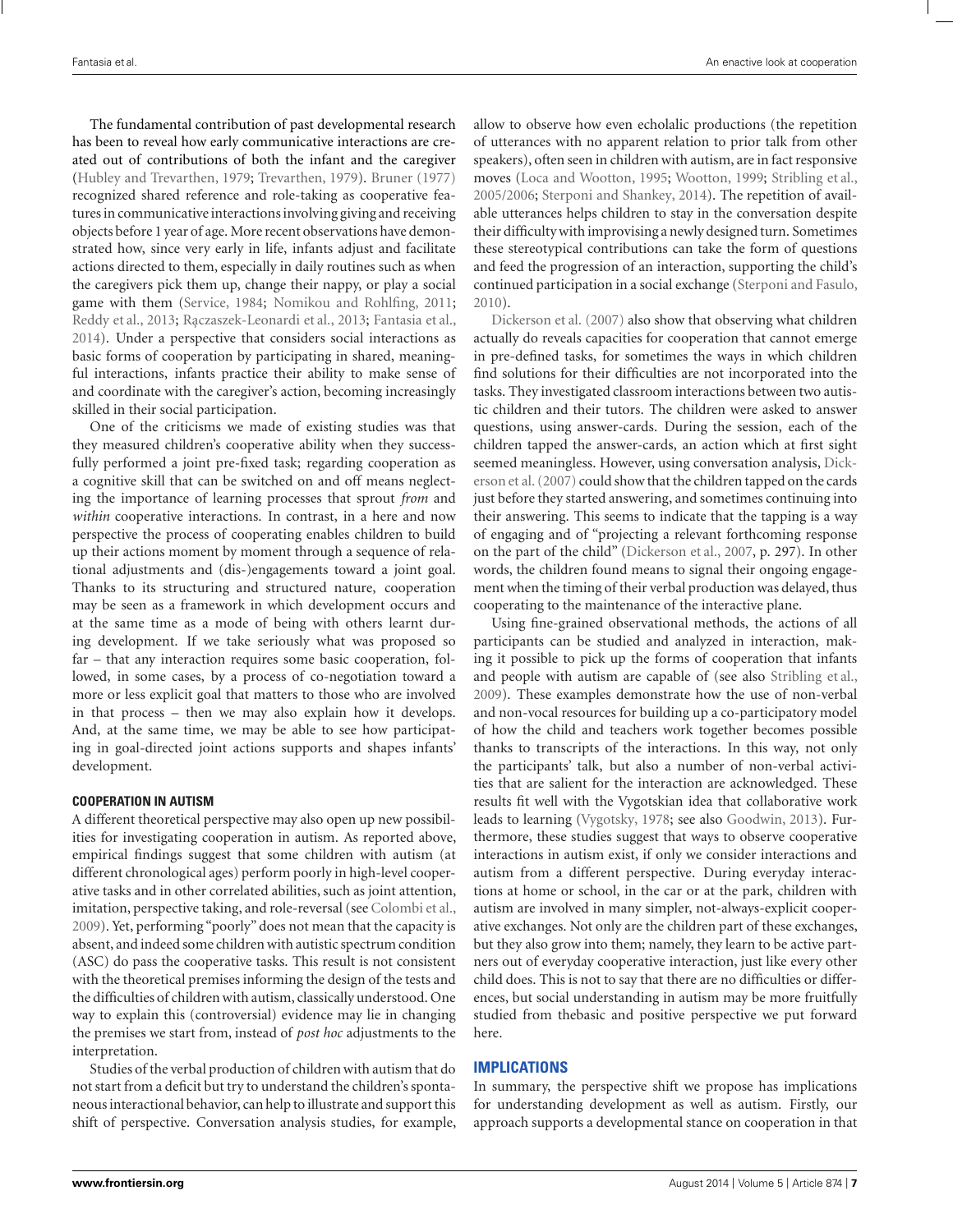<span id="page-7-0"></span>it explores how we become cooperative interaction partners in the first place. If we assume high-order mental skills (or a great deal of "social experience") to be prerequisite for cooperating, we would not able to see how infants can grow into social interactions and gradually learn to engage with the social world around them, but rather wait until much of the development has already happened. If, on the other hand, we propose that cooperation is a form of interacting and understanding each other, it does become possible to investigate how cooperation can emerge and be learnt even in early interactions. In this perspective, cooperation in infancy is a product of development, as well as a process in which development occurs.

An interesting aspect to consider regarding development is how to conceive of cooperation in asymmetrical interactions. Infants seem to be able to cooperatively coordinate with caregivers since very early (see e.g., [Reddy et al.](#page-9-0), [2013;](#page-9-0) [Fantasia et al., 2014](#page-8-0)), but they may not do it with peers until later on, as suggested by some research [\(Warneken and Tomasello](#page-10-0), [2006](#page-10-0), [2007\)](#page-10-0). From an enactive point of view, it is not surprising that infants are better able to cooperate with a caregiver than with a peer, since the presence of someone with more interactive experience makes the overall interaction more competent. This is related to [Vygotsky'](#page-10-0)s [\(1978](#page-10-0)) notion of the zone of proximal development, where it is possible to scaffold someone in interaction to be jointly more capable of activities they cannot yet do alone. What is needed for an interaction to be cooperative if the relation is asymmetric? If we think of a pick up situation, we know that the adult is doing the major part by actually holding the infant and lifting her up. Yet, infants are not passively waiting for it to happen. They make specific preparatory body adjustments that facilitate the mother's movements, and thus, the pick up sequence [\(Service, 1984](#page-9-0); [Reddy et al., 2013\)](#page-9-0). At the same time, when the adult fails to complete the expected pick up sequence, infants seem to stop being cooperative by dropping their body tension and participation [\(Fantasia et al.](#page-8-0), [2014](#page-8-0)). In this case, although the mother has the main role in making the pick up sequence effective, the infant's role is essential in its being clearly oriented toward the joint achievement of the interaction. Obviously, asymmetry may or may not play a strong role depending on the task.

As a second point, if we are to understand autism in general, and specifically people with autism's capacity to cooperate (which is firstly a particular form of social interaction) the change of perspective we propose here may also be helpful. We may try to forsake a typical-development perspective and, as Petra Björne and other authors have already suggested, reverse our glasses, paying more attention to what people with ASC can do and the way they describe their own experiences [\(Björne, 2007](#page-8-0); [Robledo et al.,](#page-9-0) [2012;](#page-9-0) [De Jaegher, 2013;](#page-8-0) [Donnellan et al., 2013\)](#page-8-0). As shown by the studies on autism presented in the previous section, if we consider actions in their interactional context and in their significance for all participants, it becomes possible to understand the emergence of cooperation also in the interactions of and with people with autism. Exploring cooperation in children with autism from an observer or third-person perspective not only fails to take into account the child's experience of cooperating as an engaged partner; it also cuts out how the other person is feeling or experiencing the child as a partner. In cases like autism, in which social interactions run a different course, in which jointly attending to an object may not be at the core of the interaction, approaching cooperation from a second person perspective can make all the difference.

We thus suggest that future studies on cooperation and autism should include more ecological observations and parental reports. We expect to gain more detailed knowledge about what infants and children with autism can do cooperatively in early goal-directed interactions from taking an enactive approach. This involves: finely studying the interaction (e.g., through ethnomethodology or conversation analysis), taking into account the context or the environment (using, for instance, parental reports or ecological observations), and studying what is at stake for the individuals involved (i.e., asking how they make sense in and of the interaction).

## **CONCLUSION**

We hope to have shown that it is possible to encompass a wider range of cooperative interactions, not only those in which interactors explicitly agree upon and set rules and roles for a specific shared task to be performed. This is not to neglect that in some particular scenarios participants do need to make efforts to make sense of the other's intentions, and indeed goals need to be set out and agreed beforehand. Only, this is not always the case, as cooperation is a multi-layered process that may take different forms. In this perspective, we share Tollefsen's view that intentions-inaction can emerge out of ongoing interaction [\(Tollefsen and Dale,](#page-10-0) [2012](#page-10-0)), with the minimum requirement that interactors share an interactional space. Cooperation is a form of participating in each other's sense-making, in which we may form a goal or purpose together while interacting. It is not a skill that can be lacked but rather a way of being with others that is possible to learn. Learning to cooperate then becomes understandable as an important aspect of typical and atypical development. For this reason, we think that future developmental research on cooperation (and social cognition in general) could benefit from more ecological observational methods and less adult-centric approaches [\(Donaldson, 1978\)](#page-8-0). As the adult's way of cooperating is an already fully blossomed one, one in which the picture is complete (and intentions can be easily inferred if needed), we need instead to observe infants and their daily living and discover the basic, emerging ways in which cooperation develops.

## **ACKNOWLEDGMENTS**

We are greatly thankful to Alan Costall, Beatriz López, Ezequiel Di Paolo, Vasu Reddy, Stephen Butterfill, the two reviewers and the researchers who attended the presentation of this paper at the Children and Technology Lab, Developmental and Clinical Psychology Group, University of Sussex for their suggestions, support and inspirational discussions. This work is supported by the Marie-Curie Initial Training Network, "TESIS: Towards an Embodied Science of InterSubjectivity" (FP7-PEOPLE-2010-ITN, 264828)."

#### **REFERENCES**

Aldridge, M. A., Stone, K. R., Sweeney, M. H., and Bower, T. G. R. (2000). Preverbal children with autism understand the intentions of others. *Dev. Sci.* 3, 294–301. doi: 10.1111/1467-7687.00123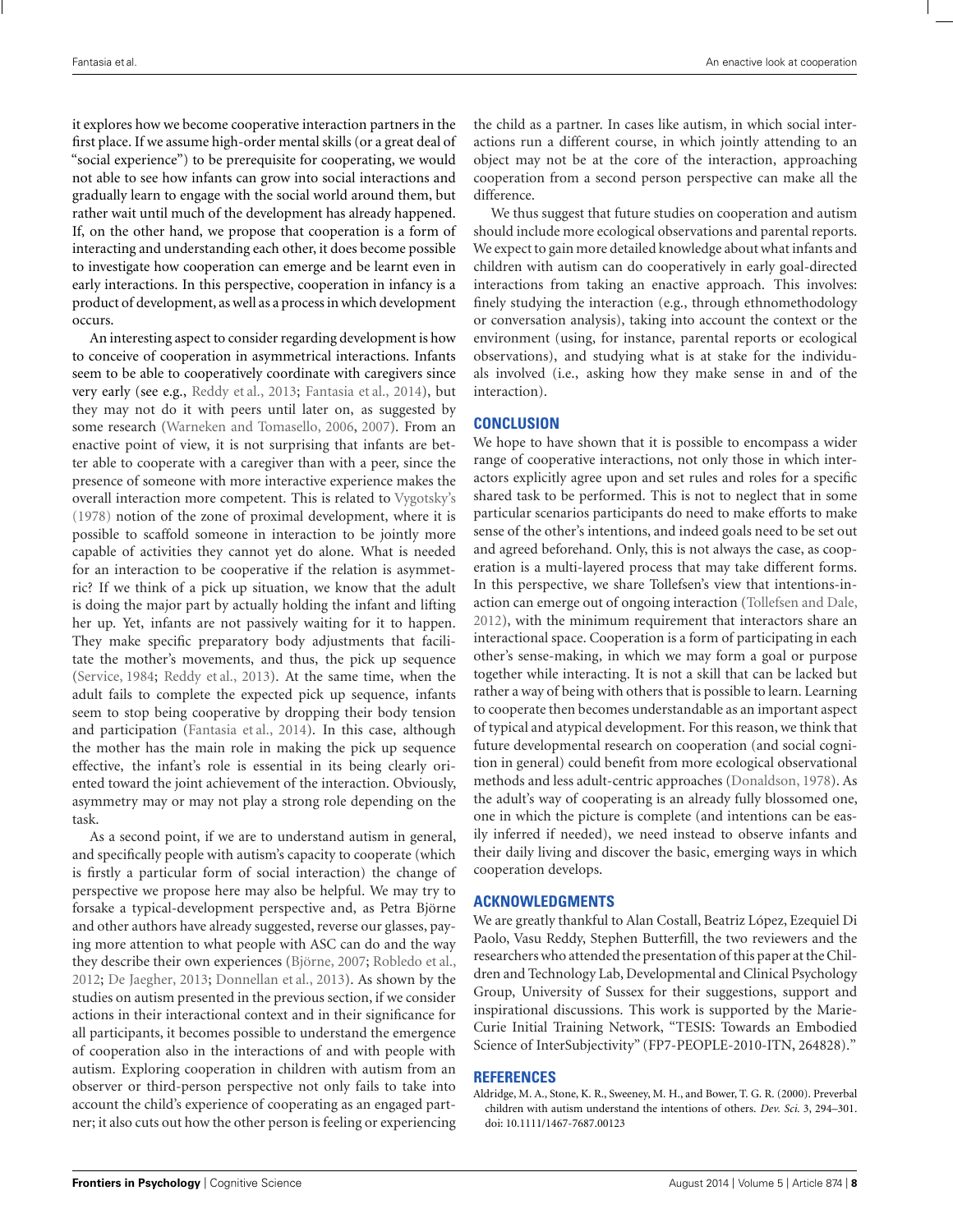- <span id="page-8-0"></span>Apperly, I. (2011). *Mindreaders: The Cognitive Basis of* "*Theory of Mind*." New York: Psychology Press.
- Baron-Cohen, S. (1989). Joint attention deficit in autism: towards a cognitive analysis. *Dev. Psychopathol.* 1, 185–189. doi: 10.1017/S0954579400000377
- Björne, P. (2007). A possible world: autism from practice to theory. *Lund. Univ. Cogn. Stud.* 134. 210.
- Boucher, J. (1989). The theory of mind hypothesis of autism: explanation, evidence and assessment. *Int. J. Lang. Commun. Disord.* 24, 181–198. doi: 10.3109/13682828909011955
- Boucher, J. (1996). "What could possibly cause autism?," in *Theories of Theory of Mind*, eds P. Carruthers and P. K. Smith (Cambridge: Cambridge University Press), 223–241.
- Boucher, J. (2012). Putting theory of mind in its place: psychological explanations of the socio-emotional-communicative impairments in autistic spectrum disorder. *Autism* 16, 226–246. doi: 10.1177/1362361311 430403
- Braten, S. (2003). Participant perception of others' acts: virtual otherness in infants and adults. *Cult. Psychol.* 9, 261–276. doi: 10.1177/1354067X030093007
- Bratman, M. E. (1992). Shared cooperative activity. *Philos. Rev.* 101, 327–341. doi: 10.2307/2185537
- Bratman, M. E. (1993). Shared intentions. *Ethics* 104, 97–113.
- Brownell, A. C., and Ramani, G. B., and Zerwas, S. (2006). Becoming a social partner with peers: cooperation and social understanding in one- and two-year-olds. *Child Dev.* 77, 803–821. doi: 10.1086/293577
- Brownell, C. A., and Carriger, M. S. (1990). Changes in cooperation and selfother differentiation during the second year. *Child Dev.* 61, 1164–1174. doi: 10.2307/1130884
- Bruner, J. S. (1977). "Early social interaction and language acquisition," in *Studies in Mother-Infant Interaction*, ed. H. R. Schaffer (New York: Academic Press).
- Butterfill, S. (2012). Joint action and development. *Philos. Q.* 62, 23–47. doi: 10.2307/41426867
- Carpenter, M., Pennington, B. F., and Rogers, S. J. (2001). Understanding of others' intentions in children with autism. *J. Autism Dev. Disord.* 31, 589–599. doi: 10.1023/A:1013251112392
- Colombi, C., Liebal, K., Tomasello, M., Young, G., Warneken, F., and Rogers, S. J. (2009). Examining correlates of cooperation in autism: imitation, joint attention, and understanding intentions. *Autism* 13, 143–163. doi: 10.1177/1362361308098514
- Condon, W. S. (1979). "Neonatal entrainment and enculturation," in *Before Speech,* ed. M. Bullowa (Cambridge: Cambridge University Press), 131–148.
- Condon, W. S., and Sander, L. W. (1974). Neonate movement is synchronized with adult speech: interactional participation and language acquisition. *Science* 183, 99–101. doi: 10.1126/science.183.4120.99
- Cui, X., Bryant, D. M., and Reiss, A. L. (2012). NIRS-based hyperscanning reveals increased interpersonal coherence in superior frontal cortex during cooperation. *Neuroimage* 59, 2430–2437. doi: 10.1016/j.neuroimage.2011. 09.003
- Davis, M. (ed.). (1982). *Interaction Rhythms. Periodicity in Communicative Behavior*. New York: Human Sciences Press.
- De Jaegher, H. (2009). Social understanding through direct perception? Yes, by interacting. *Conscious. Cogn.* 18, 535–542. doi: 10.1016/j.concog.2008.10.007
- De Jaegher, H. (2013). Embodiment and sense-making in autism. *Front. Integr. Neurosci.* 7:15. doi: 10.3389/fnint.2013.00015
- De Jaegher, H., and Di Paolo, E. (2007). Participatory sense-making: an enactive approach to social cognition. *Phenomenol. Cogn. Sci.* 6, 485–507. doi: 10.1007/s11097-007-9076-9
- De Jaegher, H., Di Paolo, E. A., and Gallagher, S. (2010). Can social interaction constitute social cognition? *Trends Cogn. Sci.* 14, 441–447. doi: 10.1016/j.tics.2010.06.009
- Delafield-Butt, J. T., and Gangopadhyay, N. (2013). Sensorimotor intentionality: the origins of intentionality in prospective agent action. *Dev. Rev.* 33, 399–425. doi: 10.1016/j.dr.2013.09.001
- Dickerson, P., Stribling, P., and Rae, J. (2007). Tapping into interaction: how children with Autistic Spectrum Disorders design and place tapping in relation to activities in progress. *Gesture* 7, 271–303. doi: 10.1075/gest.7.3.02dic
- Dinishak, J., and Akhtar, N. (2013). A critical examination of mindblindness as a metaphor for autism. *Child Dev. Perspect.* 7, 110–114. doi: 10.1111/cdep. 12026
- Di Paolo, E. A. (2005). Autopoiesis, adaptivity, teleology, agency. *Phenomenol. Cogn. Sci.* 4, 97–125. doi: 10.1007/s11097-005-9002-y
- Di Paolo, E. A., and De Jaegher, H. (2012). The interactive brain hypothesis. *Front. Hum. Neurosci.* 6:163. doi: 10.3389/fnhum.2012.00163
- Di Paolo, E. A., Rohde, M., and De Jaegher, H. (2010). "Horizons for the enactive mind: values, social interaction, and play," in *Enaction: Toward a New Paradigm for Cognitive Science*, eds J. Stewart, O. Gapenne, and E. Di Paolo (Cambridge, MA: MIT Press), 33–87.
- Donaldson, M. (1978). *Children's Minds*. London: Fontana.
- Donnellan, A., Hill, D. A., and Leary, M. R. (2013). Rethinking autism: implications of sensory and movement differences for understanding and support. *Front. Integr. Neurosci.* 6:124. doi: 10.3389/fnint.2012.00124
- Dumas, G., Martinerie, J., Soussignan, R., and Nadel, J. (2012). Does brain know who is at the origin of what in an imitative interaction? *Front. Hum. Neurosci.* 6:128. doi: 10.3389/fnhum.2012.00128
- Dumas, G., Nadel, J., Soussignan, R., Martinerie, J., and Garnero, L. (2010). Inter-brain synchronization during social interaction. *PLoS ONE* 5:e12166. doi: 10.1371/journal.pone.0012166
- Fantasia, V., Fasulo, A., Costall, A., and López, B. (2014). Changing the game: exploring infants' participation in early play routines. *Front. Psychol.* 5:522. doi: 10.3389/fpsyg.2014.00522
- Forrester, M. A. (2008). The emergence of self-repair. A case study of one child during the early preschool years. *Res. Lang. Soc. Interact.* 41, 99–128. doi: 10.1080/08351810701691206
- Frith, C. (2007). The Social Brain? *Philos. Trans. R. Soc. Lond. B* 362, 671–678. doi: 10.1098/rstb.2006.2003
- Frith, U., and Frith, C. D. (2003). Development and neurophysiology of mentalizing. *Philos. Trans. R. Soc. Lond. B* 358, 459–473. doi: 10.1098/rstb.2002. 1218
- Fuchs, T., and De Jaegher, H. (2009). Enactive intersubjectivity: participatory sensemaking and mutual incorporation. *Phenomenol. Cogn. Sci.* 8, 465–486. doi: 10.1007/s11097-009-9136-4
- Gallagher, S. (2001). The practice of mind: theory, simulation, or interaction? *J. Conscious. Stud.* 8, 83–107.
- Gallese, V. (2003). The manifold nature of interpersonal relations: the quest for a common mechanism. *Philos. Trans. R. Soc. Lond. B* 358, 517–528. doi: 10.1098/rstb.2002.1234
- Gernsbacher, M. A., Stevenson, J. L., Khandakar, S., and Goldsmith, H. H. (2008). Why does joint attention look atypical in autism? *Child Dev. Perspect.* 2, 38–45. doi: 10.1111/j.1750-8606.2008.00039.x
- Gilbert, M. (1989). *On Social Facts*. London: Routledge.
- Gilbert, M. (2000). *Sociality and Responsibility: New Essays in Plural Subject Theory*. Lanham, MD: Rowman and Littlefield.
- Goffman, E. (1983). The interaction order. *Am. Sociol. Rev.* 48, 1–17. doi: 10.2307/2095141
- Goodwin, C. (1995). Co-constructing meaning in conversations with an aphasic man. *Res. Lang. Soc. Interact.* 28, 233–260.
- Goodwin, C. (2013). The co-operative, transformative organization of human action and knowledge. *J. Pragmat.* 46, 8–23. doi: 10.1016/j.pragma.2012. 09.003
- Grammer, K., Kruck, K. B., and Magnusson, M. S. (1998). The courtship dance: patterns of nonverbal synchronization in opposite-sex encounters. *J. Nonverbal Behav.* 22, 3–29. doi: 10.1023/A:1022986608835
- Happé, F. (1994). *Autism: An Introduction to Psychological Theory*. Hove: Psychology Press.
- Holt, S., and Yuill, N. (2014). Facilitating other-awareness in low-functioning children with autism and typically-developing preschoolers using dual-control technology. *J. Autism Dev. Disord.* 44, 236–248. doi: 10.1007/s10803-013- 1868-x
- Hubley, P. (1983). *The Development of Cooperative Action in Infants*, Ph.D. thesis, University of Edinburgh, Edinburgh.
- Hubley, P., and Trevarthen, C. (1979). Sharing a task in infancy. *New Dir. Child Adolesc. Dev.* 4, 57–80. doi: 10.1002/cd.23219790406
- Issartel, J., Marin, L., and Cadopi, M. (2007). Unintended interpersonal coordination: "Can we march to the beat of our own drum?" *Neurosci. Lett.* 411, 174–179. doi: 10.1016/j.neulet.2006.09.086
- Jaffe, J., Beebe, B., Feldstein, S., Crown, C. L., and Jasnow, M. D. (2001). *Rhythms of Dialogue in Infancy: Coordinated Timing in Development.* Oxford: Blackwell.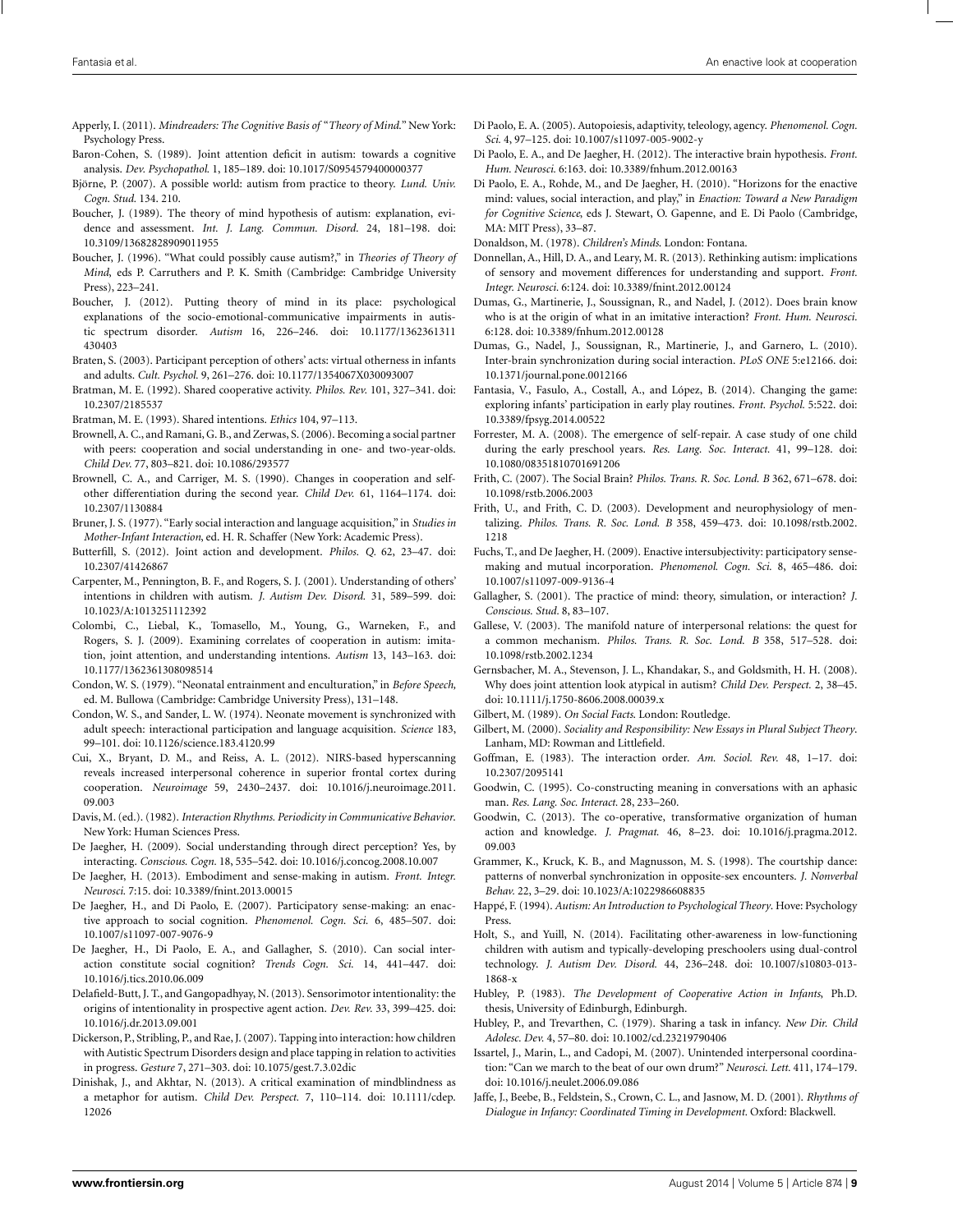- <span id="page-9-0"></span>Johnson, M. (2007). *The Meaning of the Body. Aesthetics of Human Understanding*. Chicago: University of Chicago Press. doi: 10.7208/chicago/9780226026992. 001.0001
- Jonas, H. (1966). *The Phenomenon of Life. Toward a Philosophical Biology*. Evanston, IL: Northwestern University Press.
- Kelso, J. A. S. (2009). "Coordination dynamics," in *Encyclopedia of Complexity and Systems Science*, ed. R. A. Meyers (Heidelberg: Springer), 1537–1564. doi: 10.1007/978-0-387-30440-3\_101
- Kendon, A. (1990). *Conducting Interaction: Patterns of Behavior in Focused Encounters*. Cambridge: Cambridge University Press.
- Knoblich, G., and Sebanz, N. (2008). Evolving intentions for social interaction: from entrainment to joint action. *Philos. Trans. R. Soc. B* 363, 2021–2031. doi: 10.1098/rstb.2008.0006
- Konvalinka, I., and Roepstorff, A. (2012). The two-brain approach: how can mutually interacting brains teach us something about social interaction? *Front. Hum. Neurosci.* 6:215. 10.3389/fnhum.2012.00215
- Lerner, G. H., Zimmerman, D. H., and Kidwell, M. (2011). "Formal structures of practical tasks: a resource for action in the social life of very young children," in *Embodied Interaction. Language and Body in the Material World*, eds J. Streeck, C. Goodwin, and C. LeBaron (Cambridge: Cambridge University Press), 44–58.
- Leudar, I., and Costall, A. (2009). *Against Theory of Mind*. London: Palgrave Macmillan. doi: 10.1057/9780230234383
- Liebal, K., Colombi, C., Rogers, S. J., Warneken, F., and Tomasello, M. (2007). Helping and cooperation in children with autism. *J. Autism Dev. Disord.* 38, 224–238. 10.1007/s10803-007-0381-5
- Lindenberger, U., Li, S., Gruber, W., and Müller, V. (2009). Brains swinging in concert: cortical phase synchronization while playing guitar. *BMC Neurosci.* 10:22. 10.1186/1471-2202-10-22
- Loca, J., and Wootton, T. (1995). Interactional and phonetic aspects of immediate echolalia in autism: a case study. *Clin. Linguist. Phon.* 9, 155–184. doi: 10.3109/02699209508985330
- Loveland, K. A., and Landry, S. H. (1986). Joint attention and language in autism and developmental language delay. *J. Autism. Dev. Disord.* 16, 335–349. doi: 10.1007/BF01531663
- Macmurray, J. (1991). *Persons in Relation*. London: Faber and Faber.
- Malloch, S., and Trevarthen, C. (eds). (2009). *Communicative Musicality: Exploring the Basis of Human Companionship*. Oxford: Oxford University Press.
- Malloch, S. N. (2000). Mothers and infants and communicative musicality. *Music. Sci.* 3(Suppl. 1), 29–57.
- McEvoy, R., Rogers, S., and Pennington, B. (1993). Executive function and social communication deficits in young autistic children. *J. Child Psychol. Psychiatry* 34, 563–578. doi: 10.1111/j.1469-7610.1993.tb01036.x
- McGann, M. (2007). Enactive theorists do it on purpose. *Phenomenol. Cogn. Sci.* 6, 463–483. doi: 10.1007/s11097-007-9074-y
- McGann, M., De Jaegher, H., and Di Paolo, E. A. (2013). Enaction and psychology. *Rev. Gen. Psychol.* 17, 203–209. 10.1037/a0032935
- Mehus, S. (2011). "Creating contexts for actions: multimodal practices for managing children's conduct in the childcare classroom," in *Embodied Interaction. Language and Body in the Material World Streeck*, eds J. Goodwin and C. LeBaron (Cambridge: Cambridge University Press), 123–136.
- Merleau-Ponty, M. (1962). *The Phenomenology of Perception*. London: Routledge and Kegan Paul.
- Merritt, M. (2013). Thinking-is-moving: dance, agency, and a radically enactive mind. *Phenomenol. Cogn. Sci.* 1–16. doi: 10.1007/s11097-013-9314-2
- Moll, H., and Tomasello, M. (2007). Cooperation and human cognition: the Vygotskian intelligence hypothesis. *Philos. Trans. R. Soc. B* 362, 639–648. 10.1098/rstb.2006.2000
- Nomikou, I., and Rohlfing, K. J. (2011). Language does something: body actions and language in maternal input to three-month-olds. *IEEE Trans. Auton. Ment. Dev.* 3, 113–128. doi: 10.1109/TAMD.2011.2140113
- Pacherie, E. (2006). "Towards a dynamic theory of intentions," in *Does Consciousness Cause Behavior? An Investigation of the Nature of Volition*, eds S. Pockett, W. P. Banks, and S. Gallagher (Cambridge, MA: MIT Press), 145–167.
- Penn, D. C., and Povinelli, D. J. (2008). "On the lack of evidence that non-human animals possess anything remotely resembling a 'theory of mind'," in *Social Intelligence: From Brain to Culture,* eds N. Clayton and C. Frith (Oxford: Oxford University Press), 415–430.
- Psathas, G. (1968). Ethnomethods and phenomenology. *Soc. Res.* 35, 500–520.
- Rączaszek-Leonardi, J., Nomikou, I., and Rohlfing, K. J. (2013). Young children's dialogical actions: the beginnings of purposeful intersubjectivity. *IEEE Trans. Auton. Ment. Dev.* 5, 210–221. doi: 10.1109/TAMD.2013.2273258
- Reddy, V. (2008). *How Infants Know Minds*. Cambridge, MA: Harvard University Press.
- Reddy, V., Markova, G., and Wallot, S. (2013). Anticipatory adjustments to being picked up in infancy. *PLoS ONE* 8:e65289. 10.1371/journal.pone.0065289
- Reddy, V., and Morris, P. (2009). "Participants don't need theories: knowing minds in engagement," in *Against Theory of Mind*, eds I. Leudar and A. Costall (London: Palgrave Macmillan), 91–107.
- Robledo, J., Donnellan, A. M., and Strandt-Conroy, K. (2012). An exploration of sensory and movement differences from the perspective of individuals with autism. *Front. Integr. Neurosci.* 6:107. 10.3389/fnint.2012.00107
- Sacks, H. (1992). *Lectures on Conversation,* Vols 1 and 2. Oxford: Blackwell.
- Sacks, H., Schegloff, E., and Jefferson, G. (1974). A simplest systematics for the organization of turn-taking for conversation. *Language* 50, 696–735. doi: 10.2307/412243
- Sally, D., and Hill, E. (2006). The development of interpersonal strategy: autism, theory-of-mind, cooperation and fairness. *J. Econ. Psychol.* 27, 73–97. doi: 10.1016/j.joep.2005.06.015
- Schegloff, E. A. (2007). A tutorial on membership categorization. *J. Pragmat.* 39, 462–482. doi: 10.1016/j.pragma.2006.07.007
- Schilbach, L., Timmermans, B., Reddy, V., Costall, A., Bente, G., Schlicht, T., et al. (2013). Towards a second-person neuroscience. *Behav. Brain Sci.* 36, 393–462. doi: 10.1017/S0140525X12000660
- Schütz, A. (1967/1932). *The Phenomenology of the Social World*. Evanston, IL: Northwestern University Press.
- Schweikard, D. P., and Schmid, H. B. (2013). "Collective intentionality," in *The Stanford Encyclopedia of Philosophy*, Summer 2013 Edn, ed. E. N. Zalta (Stanford, CA: Stanford University Press).
- Scollon, R. (1981). "The rhythmic integration of ordinary talk," in *Georgetown University Round Table on Languages and Linguistics*, ed. D. Tannen (Washington, DC: Georgetown University Press), 335–349.
- Searle, J. R. (1995). *The Construction of Social Reality*. New York, NY: Free Press.
- Sebanz, N., Bekkering, H., and Knoblich, G. (2006). Joint action: bodies and minds moving together. *Trends Cogn. Sci.* 10, 70–76. doi: 10.1016/j.tics.2005.12.009
- Service, V. (1984). "Maternal styles and communicative development," in *Language Development*, eds A. Lock and E. Fisher (London, Croom Elm), 132–140.
- Sheets-Johnstone, M. (2011). *The Primacy of Perception*, 2nd Edn. Philadelphia: John Benjamins.
- Shotter, J. (1983). "Duality of structure" and "intentionality" in an ecological psychology. *J. Theory Soc. Behav.* 13, 19–44. doi: 10.1111/j.1468-5914.1983.tb00460.x
- Stern, D. N. (1977/2002). *The First Relationship: Infant and Mother*, 2nd Edn. London: Harvard University Press.
- Stern, D. N. (1985/2000). *The Interpersonal World of the Infant: A View from Psychoanalysis and Developmental Psychology*. New York: Basic Books.
- Sterponi, L., and Fasulo, A. (2010). "How to go on": intersubjectivity and progressivity in the communication of a child with autism. *Ethos* 38, 116–142. doi: 10.1111/j.1548-1352.2009.01084.x
- Sterponi, L., and Shankey, J. (2014). Rethinking echolalia: repetition as interactional resource in the communication of a child with autism. *J. Child Lang.* 41, 275–304. doi: 10.1017/S0305000912000682
- Streeck, J., Goodwin, C., and LeBaron, C. (2011). "Embodied Interaction," in *Language and Body in the Material World* (Cambridge: Cambridge University Press), 1–26.
- Stribling, P., Rae, J., and Dickerson, P. (2009). Using conversation analysis to explore the recurrence of a topic in the talk of a boy with an autism spectrum disorder. *Clin. Linguist. Phon.* 23, 555–582. doi: 10.1080/02699200802491165
- Stribling, P., Rae, J., Dickerson, P., and Dautenhahn, K. (2005/2006). "Spelling it out": the design, delivery and placement of 'echolalic' utterances by a child with an autism spectrum disorder. *Issues Appl. Linguist.* 15, 3–32.
- Teasley, S. D., and Roschelle, J. (1993). "Constructing a joint problem space: the computer as a tool for sharing knowledge," in *The Computer as a Cognitive Tool*, eds S. Lajoie and S. Derry (Hillsdale, NJ: Lawrence Erlbaum Associates, Inc.).
- Thelen, E., and Smith, L. B. (1994). *A Dynamic Systems Approach to the Development of Cognition and Action*. London: Bradford.
- Thompson, E. (2005). Sensorimotor subjectivity and the enactive approach to experience. *Phenomenol. Cogn. Sci.* 4, 407–427. doi: 10.1007/s11097-005-9003-x